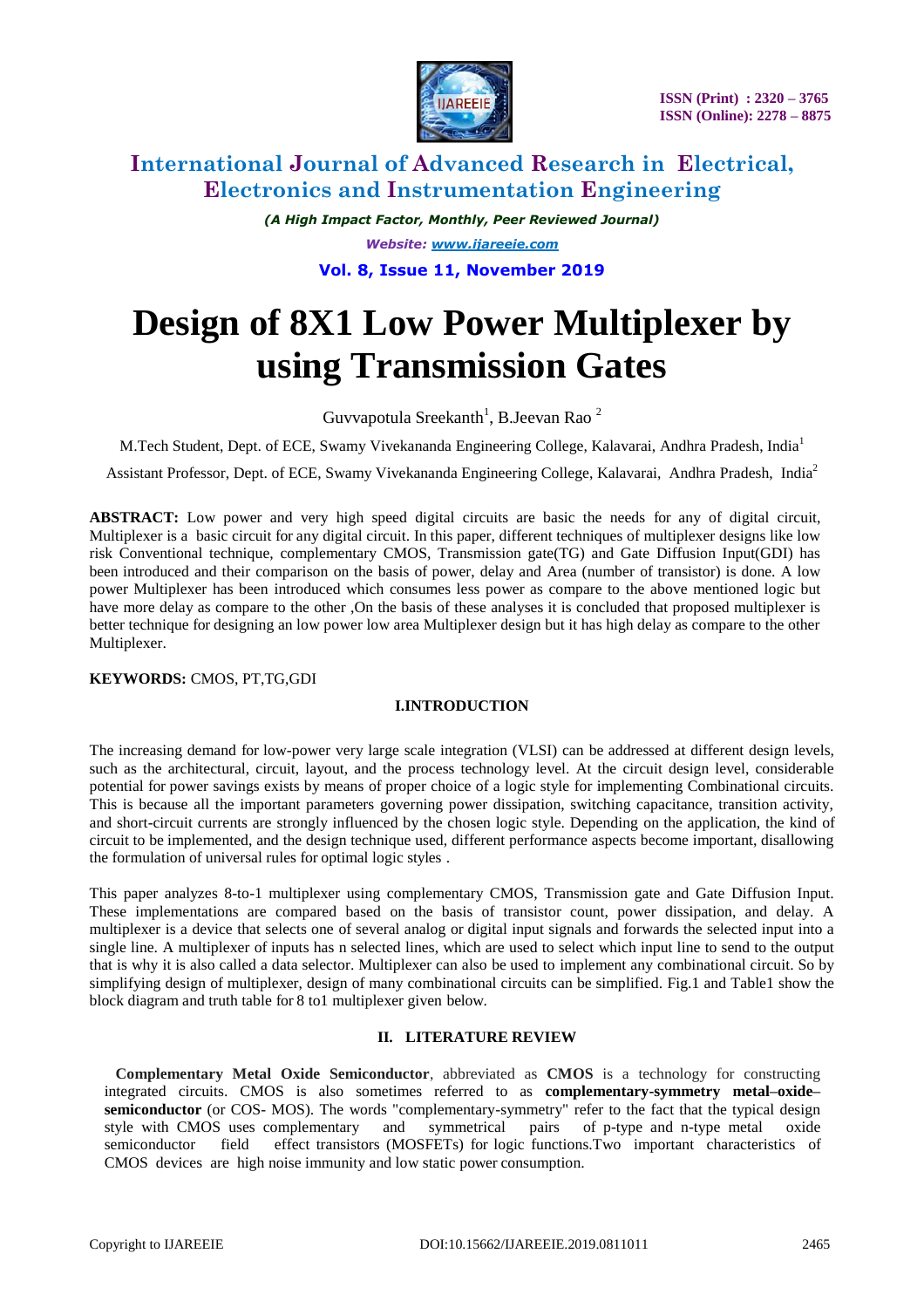

*(A High Impact Factor, Monthly, Peer Reviewed Journal)*

*Website: [www.ijareeie.com](http://www.ijareeie.com/)* **Vol. 8, Issue 11, November 2019**



Figure 2.1 Basic CMOS cell

In electronics, **pass transistor logic** (PTL) describes several logic families used in the design of integrated circuits. It reduces the count of transistors used to make different logic gates, by eliminating redundant transistors. Transistors are used as switches to pass logic levels between nodes of a circuit, instead of as switches connected directly to supply voltages. This reduces the number of active devices, but has the disadvantage that the difference of the voltage between high and low logic levels decreases at each stage.



Figure 2.2 example of pass transistor logic

#### **III.POWER TECHNIQUES**

#### *A. Gate Diffusion Input (GDI):*

Apart from Conventional CMOS design, another alternative low power and area efficient technique is GDI technique.A basic GDI cell consists of four terminals- D (common diffusion of both transistors), N (outer diffusion node of nMOS transistor), P (outer diffusion node of pMOS), G (common gate input to both pMOS and nMOS transistors). Depending on the circuit structure and its mode of operation P, D and N can be used as either inputs or outputs.

#### **IV. DESIGNING OF 8X1 MUX BY USING LOW POWER TECHNIQES**

In this paper different Low power techniques are design and these techniques are compared with complementary CMOS with respect to total number of transistors and area and delay and power consumption. These multiplexers were designed on S-edit of Tanner tool on 45nm technology and simulated on T-edit with 1v power supply. Figures shows schematics of multiplexers designed using two logic styles.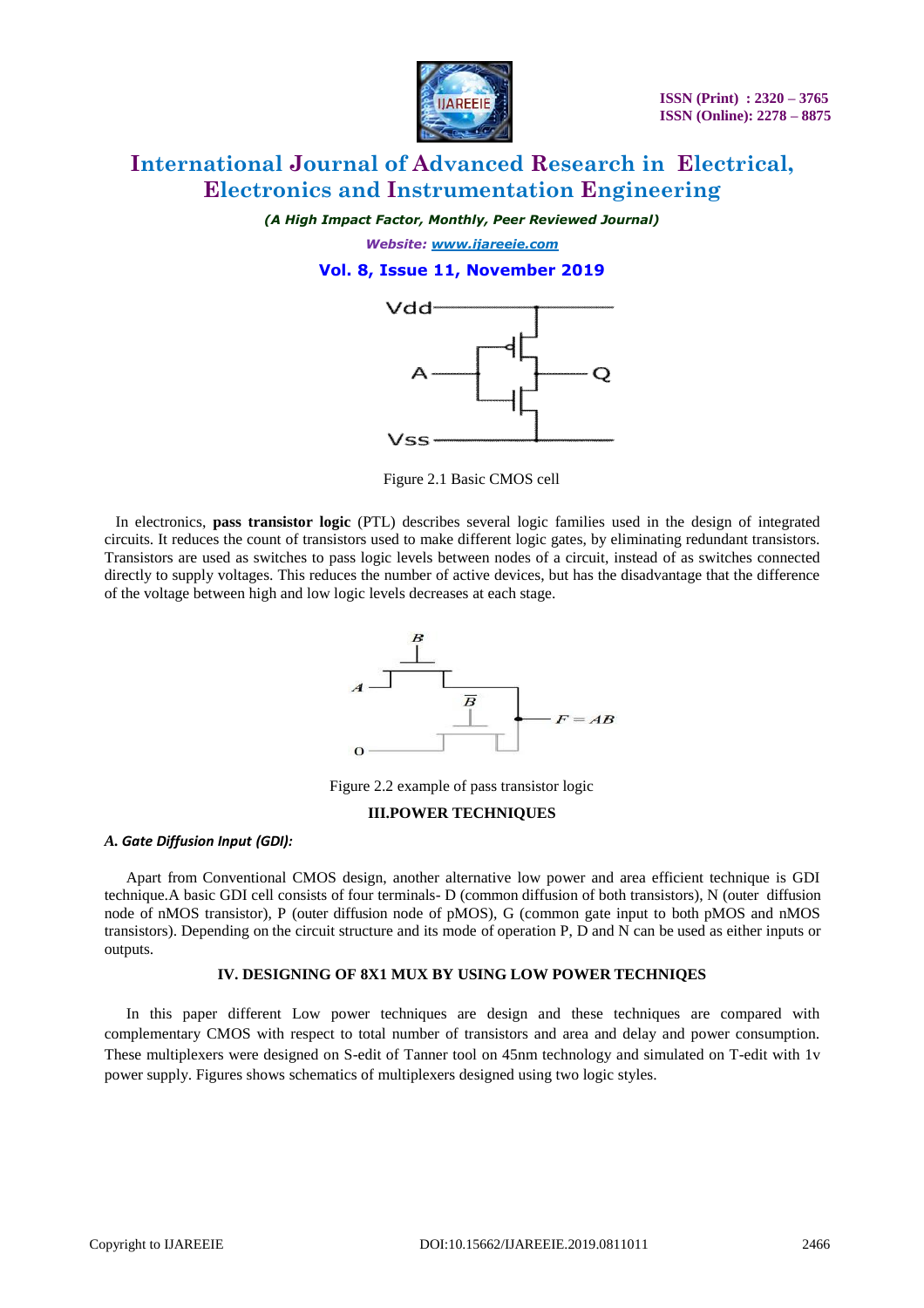

*(A High Impact Factor, Monthly, Peer Reviewed Journal)*

*Website: [www.ijareeie.com](http://www.ijareeie.com/)* **Vol. 8, Issue 11, November 2019**



Fig 4.1: 8X1 multiplexer

#### TABLE 1: Truth Table Of 8X1 Mux

|                | <b>SELECTION</b> |                |                  |   |   | O/P |   |   |          |   |   |
|----------------|------------------|----------------|------------------|---|---|-----|---|---|----------|---|---|
|                | <b>LINES</b>     |                |                  |   |   |     |   |   |          |   |   |
| S <sub>2</sub> | S <sub>1</sub>   | S <sub>0</sub> | А                | В |   | D   | Е | F | G        | H | Y |
| $\theta$       | 0                | $\theta$       |                  | 0 | 0 | 0   | 0 | 0 | 0        | 0 | А |
| 0              | 0                | 1              | 0                |   | 0 | 0   | 0 | 0 | 0        | 0 | B |
| 0              |                  | 0              | $\left( \right)$ | 0 | 1 | 0   | 0 | 0 | $\theta$ | 0 | C |
| 0              |                  | 1              | $\left( \right)$ | 0 | 0 |     | 0 | 0 | $\theta$ | 0 | D |
| 1              | $\mathbf{0}$     | 0              | $\left( \right)$ | 0 | 0 | 0   |   | 0 | 0        | 0 | Е |
| 1              | $\mathbf{0}$     | 1              | $\left( \right)$ | 0 | 0 | 0   | 0 | 1 | 0        | 0 | F |
| 1              |                  | 0              | $\left( \right)$ | 0 | 0 | 0   | 0 | 0 |          | 0 | G |
|                |                  |                |                  | ∩ | 0 | 0   | 0 | 0 | 0        |   | Н |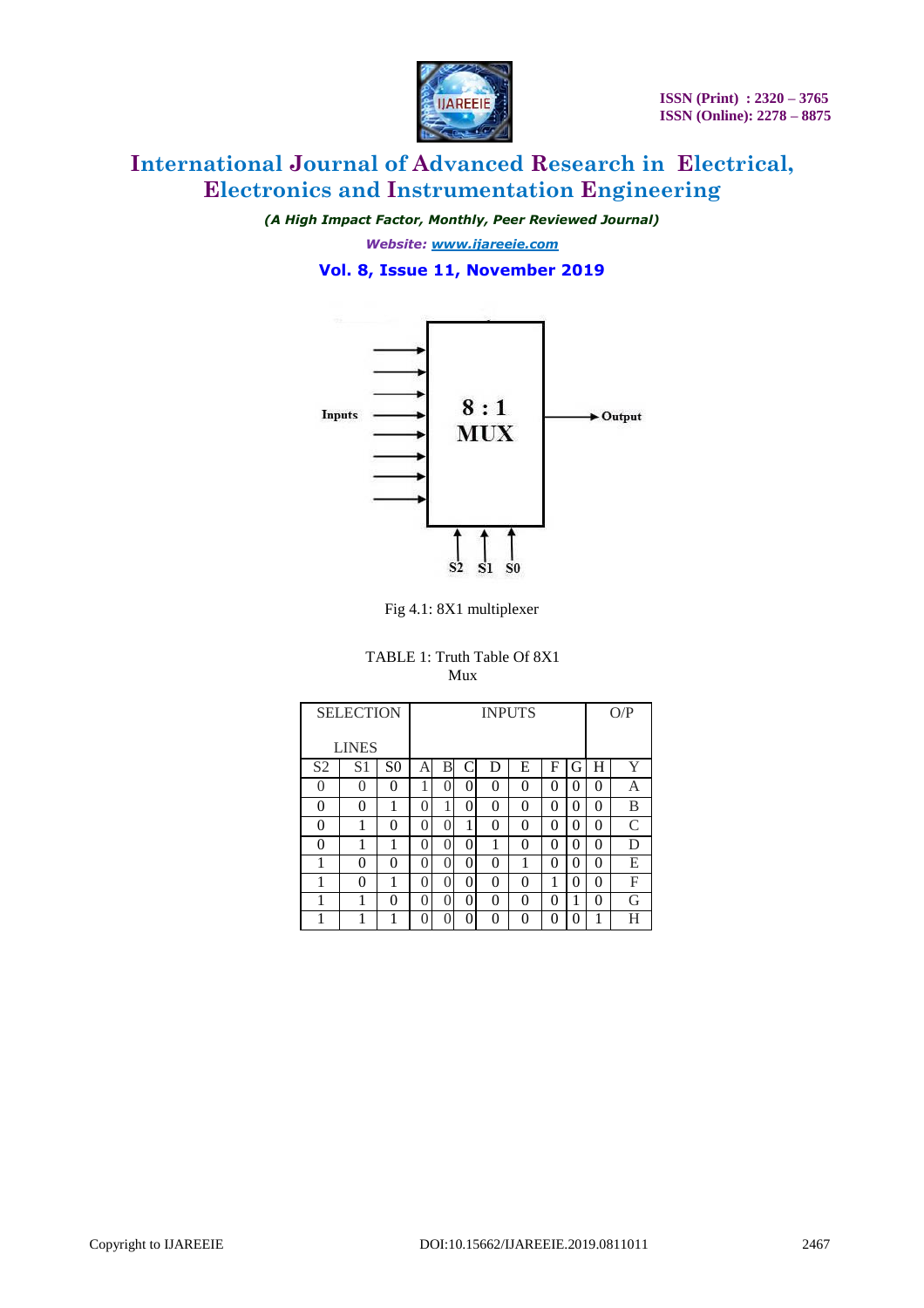

*(A High Impact Factor, Monthly, Peer Reviewed Journal)*

*Website: [www.ijareeie.com](http://www.ijareeie.com/)*

### **Vol. 8, Issue 11, November 2019**

#### *Conventional CMOS*

|  |  |     |   |    |  |  |    |   |      |   |  | $=$ S1:V                     |                    |        |  |        |        |  |         |        |        |
|--|--|-----|---|----|--|--|----|---|------|---|--|------------------------------|--------------------|--------|--|--------|--------|--|---------|--------|--------|
|  |  |     |   |    |  |  |    |   |      |   |  | $\frac{1}{2}$ 5.000          |                    |        |  |        |        |  |         |        |        |
|  |  |     |   |    |  |  |    |   |      |   |  |                              | $-$ S2:V           |        |  |        |        |  |         |        |        |
|  |  |     |   |    |  |  |    |   |      |   |  | $= 5.000$<br>90.000          |                    |        |  |        |        |  |         |        |        |
|  |  |     |   |    |  |  |    |   |      |   |  |                              | $- Y: V$           |        |  |        |        |  |         |        |        |
|  |  |     |   |    |  |  |    |   |      |   |  | $\frac{1}{5}$ 5.000          |                    |        |  |        |        |  |         |        |        |
|  |  |     |   |    |  |  |    |   |      |   |  |                              | $\Rightarrow$ A:V  |        |  |        |        |  |         |        |        |
|  |  |     |   |    |  |  |    |   |      |   |  | $\frac{1}{2}$ 5.000          |                    |        |  |        |        |  |         |        |        |
|  |  |     |   |    |  |  |    |   |      |   |  | 0.000                        | $\blacksquare$ B:V |        |  |        |        |  |         |        |        |
|  |  |     |   |    |  |  |    |   |      |   |  | $\frac{1}{5}$ 5.000          |                    |        |  |        |        |  |         |        |        |
|  |  |     |   |    |  |  |    |   |      |   |  | 0.000                        | - CV               |        |  |        |        |  |         |        |        |
|  |  |     |   |    |  |  |    |   |      |   |  | $\frac{1}{3}$ 5.000          |                    |        |  |        |        |  |         |        |        |
|  |  |     |   |    |  |  |    |   |      |   |  | 0.000                        |                    |        |  |        |        |  |         |        |        |
|  |  |     |   |    |  |  |    |   |      |   |  | $\frac{1}{5}$ 5.000          | ∣ D:V              |        |  |        |        |  |         |        |        |
|  |  |     |   |    |  |  | i. |   |      |   |  |                              |                    |        |  |        |        |  |         |        |        |
|  |  |     |   |    |  |  |    | ļ |      |   |  | $= 5.000$                    | $-$ EV             |        |  |        |        |  |         |        |        |
|  |  | ж   |   |    |  |  |    |   | na a |   |  | 0.000                        |                    |        |  |        |        |  |         |        |        |
|  |  | - 3 |   |    |  |  |    |   |      | ٠ |  | $= 5.000$                    | $=$ F:V            |        |  |        |        |  |         |        |        |
|  |  |     |   |    |  |  |    |   |      |   |  | 9000                         |                    |        |  |        |        |  |         |        |        |
|  |  |     |   | æ. |  |  |    |   |      |   |  | $\frac{1}{2}$ 5.000          | $- 0.9$            |        |  |        |        |  |         |        |        |
|  |  |     |   |    |  |  |    |   |      |   |  | 0.000                        |                    |        |  |        |        |  |         |        |        |
|  |  |     |   |    |  |  |    |   |      |   |  | $= 5.000$                    | <b>H:V</b>         |        |  |        |        |  |         |        |        |
|  |  | $-$ |   |    |  |  |    |   |      |   |  | 0.000                        |                    |        |  |        |        |  |         |        |        |
|  |  |     |   |    |  |  |    |   |      |   |  |                              | $-50V$             |        |  |        |        |  |         |        |        |
|  |  |     | ٠ |    |  |  |    |   |      |   |  | $\frac{1}{3}$ 5.000<br>0.000 |                    |        |  |        |        |  |         |        |        |
|  |  |     |   |    |  |  |    |   |      |   |  |                              | 0.000              | 10.00n |  | 20.00n | 30.00n |  | 40.00n  | 50.00n | 60.00n |
|  |  |     |   |    |  |  |    |   |      |   |  |                              |                    |        |  |        |        |  | Seconds |        |        |
|  |  |     |   |    |  |  |    |   |      |   |  |                              |                    |        |  |        |        |  |         |        |        |
|  |  |     |   |    |  |  |    |   |      |   |  |                              |                    |        |  |        |        |  |         |        |        |
|  |  |     |   |    |  |  |    |   |      |   |  |                              | March 2010 Block   |        |  |        |        |  |         |        |        |

Fig 4.2: CMOS 8X1 mux Schematic design and output wave form

From fig4.2 we can say that the CMOS technique utilizes more as large number of transistors are used resulting in large power dissipation.

### *A. Gate Diffusion Input (GDI):*

|  |  |              | $\mathbf{r}$          |                  |              |               |  |  |                                                |                    |        |        |        |                             |  |        |  |
|--|--|--------------|-----------------------|------------------|--------------|---------------|--|--|------------------------------------------------|--------------------|--------|--------|--------|-----------------------------|--|--------|--|
|  |  |              | tr'is                 |                  |              |               |  |  | 0.000                                          |                    | 10.00n | 20.00n | 30.00n | 50.00n<br>40.00n<br>Seconds |  | 60.00n |  |
|  |  |              | radia<br>$\sim$       |                  |              |               |  |  | $= 5.000$<br>0.000                             | $-80$ :V           |        |        |        |                             |  |        |  |
|  |  | in en        | $\cdots$<br>$\bullet$ | æ<br>لموالي<br>٠ |              |               |  |  | $= 5.000$<br>0.000                             | H:V                |        |        |        |                             |  |        |  |
|  |  | ٠            | $+$ $+$ $+$ $=$       | ٠<br>غا آهن.     |              |               |  |  | $\frac{4}{3}$ 5.000                            | $- 6N$             |        |        |        |                             |  |        |  |
|  |  |              | <b>Confidential</b>   |                  |              | فالحما        |  |  | $0.000 -$<br>$= 5.000$<br>90.000               | F:V                |        |        |        |                             |  |        |  |
|  |  |              |                       |                  | $\mathbf{v}$ |               |  |  | $= 5.000$                                      | $=$ E:V            |        |        |        |                             |  |        |  |
|  |  |              |                       |                  |              | <b>PARTIE</b> |  |  | $\frac{4}{5}$ 5.000 -<br>$\frac{5}{1000}$      | $=$ D:V            |        |        |        |                             |  |        |  |
|  |  |              | $+$                   | ÷                |              |               |  |  | $\frac{4}{3}$ 5.000                            | = C:V              |        |        |        |                             |  |        |  |
|  |  |              | ه اس                  | المسائل          |              |               |  |  | $\frac{4}{5}$ 5.000                            | = BN               |        |        |        |                             |  |        |  |
|  |  | ×            | 96<br>$\bullet$       | i<br>$\sim$      |              |               |  |  | $= 5.000$<br>$0.000 -$                         | $\rightarrow$ A:V  |        |        |        |                             |  |        |  |
|  |  | $\mathbf{r}$ | ₩÷                    | ٠<br>ede a       |              |               |  |  | $\frac{1}{2}$ 5.000                            | $- YN$             |        |        |        |                             |  |        |  |
|  |  |              |                       |                  |              |               |  |  | $\frac{1}{5}$ 5.000 -<br>$\frac{1}{2}$ 0.000 - |                    |        |        |        |                             |  |        |  |
|  |  |              | <b>TER</b>            |                  |              |               |  |  |                                                | $\Rightarrow$ S2:V |        |        |        |                             |  |        |  |
|  |  |              |                       |                  |              |               |  |  | $\frac{4}{3}$ 5.000                            |                    |        |        |        |                             |  |        |  |
|  |  |              |                       |                  |              |               |  |  |                                                | $=$ \$1:V          |        |        |        |                             |  |        |  |

Fig 4.3: GDI 8X1 mux Schematic design and output wave form

From fig 4.3 we conclude that GDI technique uses less number of transistors resulting in less power dissipation as compared to cmos.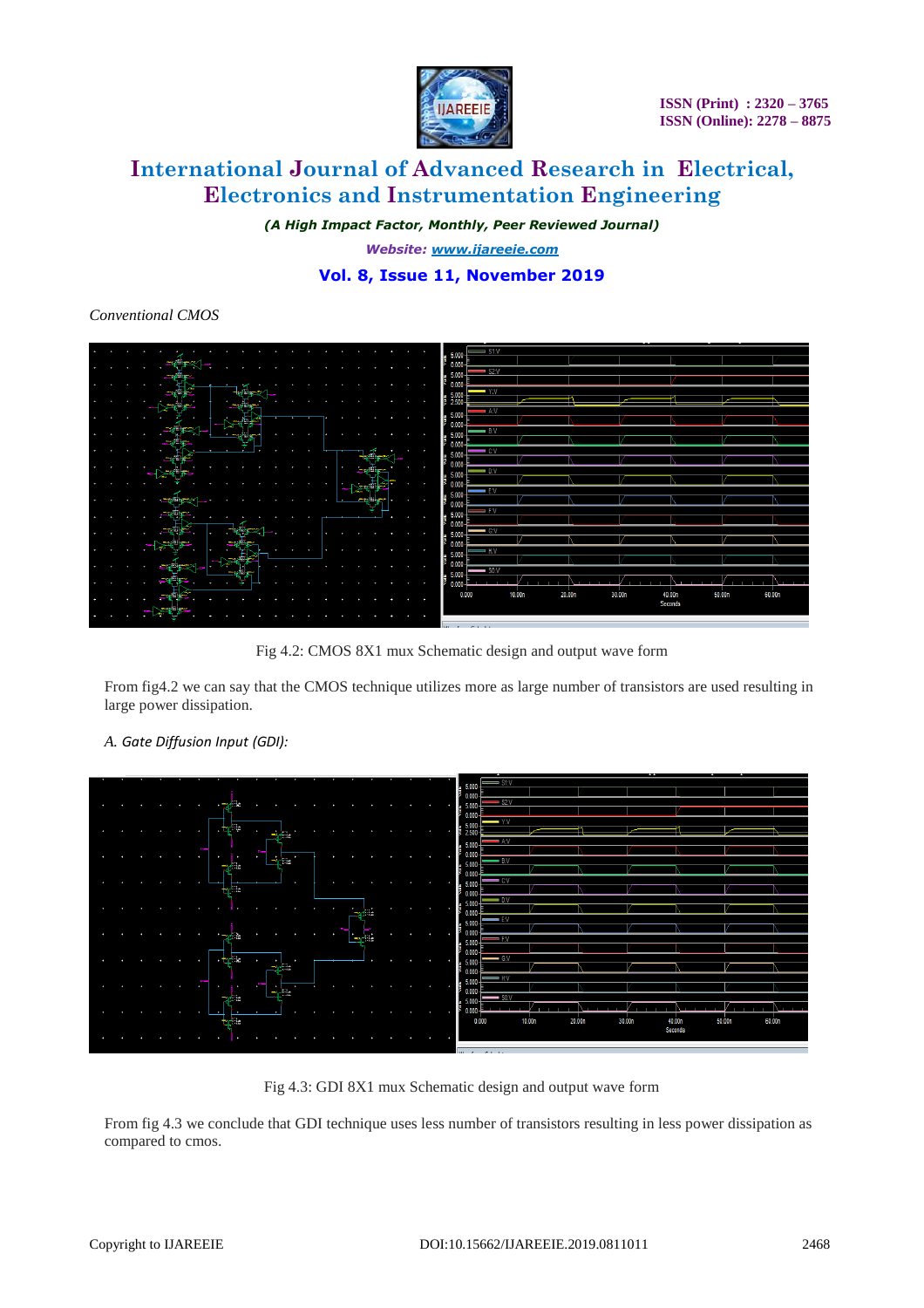

*(A High Impact Factor, Monthly, Peer Reviewed Journal)*

*Website: [www.ijareeie.com](http://www.ijareeie.com/)*

### **Vol. 8, Issue 11, November 2019**

*B. Transmission gate(TG) logic:*

| $\sim$               | a.        | ٠                  | ٠           |                |           |        |              |     |   |  |  |   |                     |
|----------------------|-----------|--------------------|-------------|----------------|-----------|--------|--------------|-----|---|--|--|---|---------------------|
|                      |           | m                  |             |                |           |        |              |     |   |  |  |   | $\frac{4}{3}$ 5.000 |
| $\sim$               | $\bullet$ | W.<br>ł            | ٠           | $\bullet$      |           |        |              |     |   |  |  |   | ٠                   |
|                      |           | i                  |             |                |           |        |              |     |   |  |  |   |                     |
| ÷                    | ٠         | ш                  |             |                |           |        |              |     |   |  |  |   | ٠                   |
|                      |           |                    |             |                |           |        |              |     |   |  |  |   |                     |
| ÷                    | ٠         | ×                  | $\sim$<br>٠ |                |           | a.     | $\sim$       |     |   |  |  | × |                     |
|                      |           |                    |             |                |           |        |              |     |   |  |  |   |                     |
|                      | п         | T.                 | ь           | <b>Algebra</b> | <b>SP</b> | a pr   | $\sim$       |     |   |  |  |   | ×                   |
|                      |           |                    |             |                |           |        |              |     |   |  |  |   |                     |
| $\bullet$            | ÷         | e e                | ٠           |                |           |        |              |     |   |  |  |   | ٠                   |
|                      |           | Ð                  |             |                |           |        |              |     |   |  |  |   |                     |
| ÷                    |           | . .<br>٠           |             |                |           |        | $-$<br>٠     | 422 | ٠ |  |  |   | ٠                   |
|                      |           |                    |             |                |           |        |              |     |   |  |  |   |                     |
| ÷                    | ı         | ٠                  |             |                |           |        |              | 椰   | n |  |  |   |                     |
|                      |           |                    |             |                |           |        |              |     |   |  |  |   |                     |
| $\ddot{\phantom{1}}$ | ٠         | $-8$ $\mathbf{h}$  |             |                |           | п      | $\mathbf{A}$ |     |   |  |  |   | л                   |
|                      |           |                    |             |                |           |        |              |     |   |  |  |   |                     |
| $\sim$               | ٠         | ъ.                 |             |                |           | $\sim$ | $\sim$       |     |   |  |  | ю | <b>Sec</b>          |
|                      |           | Õ.                 |             | Ĝ              |           |        |              |     |   |  |  |   |                     |
| $\sim$               | ٠         | $\rightarrow$<br>٠ | t           |                |           |        |              |     |   |  |  | × |                     |
|                      |           |                    |             |                |           |        |              |     |   |  |  |   |                     |
| $\bullet$            | ł.        |                    | ı           | Ð              |           |        |              |     |   |  |  |   | ٠                   |
|                      |           | <b>Faith</b>       |             |                |           |        |              |     |   |  |  |   |                     |
| $\bullet$            | ٠         | - 23<br>. .        |             | ÷              |           |        |              |     |   |  |  | ÷ | o.                  |
|                      |           |                    |             |                |           |        |              |     |   |  |  |   |                     |
| $\bullet$            | ı         | -90                |             |                |           |        |              |     |   |  |  |   |                     |
|                      |           |                    |             |                |           |        |              |     |   |  |  |   |                     |

Fig 4.4: TG 8X1 mux using Schematic design and output wave form

From fig4.4 we get high speed and low power dissipation compared to other techniques it is seen that from this technique

#### **V. RESULT**

#### TABLE 2:COMPARISION 0F VARIOUS DESIGN TECHNIQUES ON THE BASIS OF DESIGNMETRICES

| Sr.no | <b>Technique</b> | <b>Transistor count</b> | Speed       | <b>Power Dissipation</b> | used Area   |
|-------|------------------|-------------------------|-------------|--------------------------|-------------|
|       | <b>CMOS</b>      |                         | HIGH        | $15.511 \times 10^{-8}$  | <b>MORE</b> |
|       | GDI              |                         | LOW         | $7.457 \times 10^{-8}$   | LOW         |
|       | TG               | 30                      | <b>HIGH</b> | $8.933 \times 10^{-8}$   | <b>MORE</b> |

#### **VI.CONCLUSION**

In this paper, the digital circuit 8X1 mux was implemented by different low power techniques namely CMOS, GDI and Transmission Gate. The results were simulated using tanner EDA and comparison has been done for different parameters like power dissipation, speed, area and transistor count.

The results concluded that as compared to other proposed techniques, CMOS has more power dissipation and transistor count. These advantages of proposed techniques over CMOS make them more efficient and convenient to be used in digital circuits

#### **REFERENCES**

- 1. "Design and Operation of 4\*1 Low Power Multiplexer Using Different Logics"International Journal of Emerging Science and Engineering (IJESE) ISSN: 2319–6378, Volume-4 Issue-8, February 2017
- 2. "Design And Simulation Of 4\*1 Mux Based On Low Power Design Techniques"- volume 2 Issue 2 March-April2015
- 3. "Design of Low power multiplexers using different Logics"- Vol.- 4, Issue 2 pp 2229 6646
- 4. "low power cmos logic circuits" volume 2 Issue 2 481-520
- 5. "Top-down pass transistor logic design" *IEEE J. Solid-State Circuits*, vol. 31, pp 792–803,June1996.
- 6. "Low power CMOS digital design," *IEEE J. Solid- State Circuits*, vol 27, pp.473– 484, Apr. 1992.
- 7. "Low-power logic styles: CMOS versus pass- transistor logic" IEEE J. Solid-State Circuits, vol. 32, no. 7, pp. 1079{1090, Jul. 1997.
- 8. "Design of Energy Efficient Arithmetic Circuits Using Charge Recovery Adiabatic Logic" in IJETT, 2013.
- 9. "Gate-diffusion input (GDI) A technique for low power design of digital circuits: Analysis and characterization," in *ISCAS*, May 2002